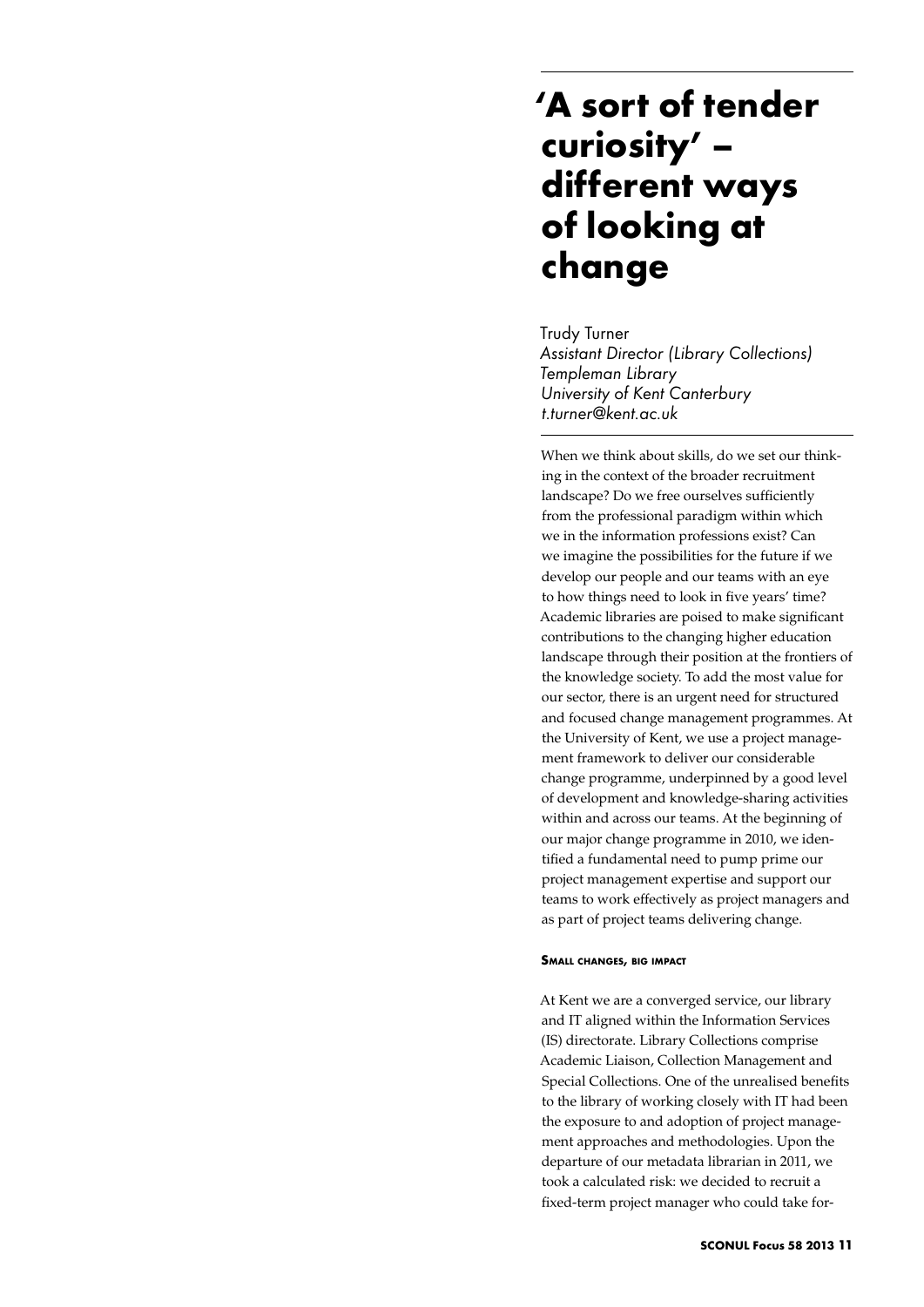ward the portfolio of change projects in a focused, energised, structured way and would not be derailed or distracted by the day-to-day concerns of operational and team management. The metadata team explored the issues this might raise for them and agreed there were risks that could be mitigated. A full-time Library Collections project manager started work with us in March 2012.

Another opportunity arose with the departure of our principal library assistant for Digital Resources and Serials in February 2012. Again, it was felt that the risks of not filling this role on a like-for-like basis were outweighed by the potential benefits of further boosting our project management capabilities. In the wider Information Services directorate, we already had a project co-ordinator looking after the broad portfolio of projects across library and IT. We were asking our teams in Library Collections to embrace radical new ways of working and felt we needed additional support for those teams, close to their dayto-day activity. A full-time Library Collections project co-ordinator was recruited to the team in June 2012.

We lost some of our traditional professional capacity, which was challenging, but the team made plans to mitigate the loss. We did, however, gain some significant new skills, which are helping us make those strategic shifts. Both these new posts are fixed term, for two years.

## **Change can feel good**

The project manager and project co-ordinator are responsible for building capacity and capability to deliver a portfolio of more than 20 projects over two years, including a new reading list system, library reclassification, shelf-ready services, CLA (Copyright Licensing Agency) scanning service modernisation, digital archiving, research data development and resource discovery. As we move through this change agenda, we expect new work will emerge: new projects that take us into new knowledge realms. We need to be ready to seize opportunities. As well as delivering some of the highest profile and highest risk projects, the project manager operates as an exemplar and provides support and mentoring to Library Collections staff who are managing their own projects. The project co-ordinator monitors project milestones, flags up and helps to resolve delivery issues and supports the delivery of business cases, project plans and project resourcing plans. The project co-ordinator has designed and delivered a series of project management events that encour-

age knowledge sharing and peer-to-peer learning, building a community of highly effective project managers and helping to establish a project management culture. The project roles are fixed term because if successful, by definition they will not be required after two years. This was made very clear at recruitment and we were seeking to appoint individuals who were prepared to take a professional risk in order to be part of an exciting, challenging transformational change programme. We recruited well.

## **Here comes everyone**

By summer 2014 we aim to have a team of confident, competent and enthusiastic project managers who can turn their hands to any project assigned to them, allowing us to move forward with emerging ideas. But, working effectively as project managers isn't just about business cases and Gantt charts. To achieve commitment and buy in to the project management process, to move firmly away from crisis management defaults, to encourage innovation within a clear, visible and managed framework, and to truly embed a project management culture requires a shift in attitude, mind set and outlook. We are asking people to step outside their comfort zones. They're probably going to make mistakes while they are learning. This requires a good level of well-targeted support, investment, reassurance and trust. It requires a no-blame culture and a learning culture. Everyone needs to be involved with this kind of shift and we can't achieve it simply through 'doing' project management.

But how do we achieve our own paradigm shift? How do we get where we need to be? We can celebrate achievement. Information Services has established an annual awards ceremony for staff who have made outstanding contributions. More glitteringly, The Times Higher Education Awards, now in their ninth year, are a celebration of the best in the sector and have the inevitable and important focus on our research and teaching activity. But might it also be interesting to reflect on different awards ceremonies? TARGETjobs, the National Graduate Recruitment awards, present an annual opportunity to take stock of the recruitment landscape. In all our recruitment, training and development activities, we should have an eye to the wider landscape. Attitude, mind set and outlook are all highlighted as critical factors for employers in today's challenging graduate jobs market. They should be no less important to us.